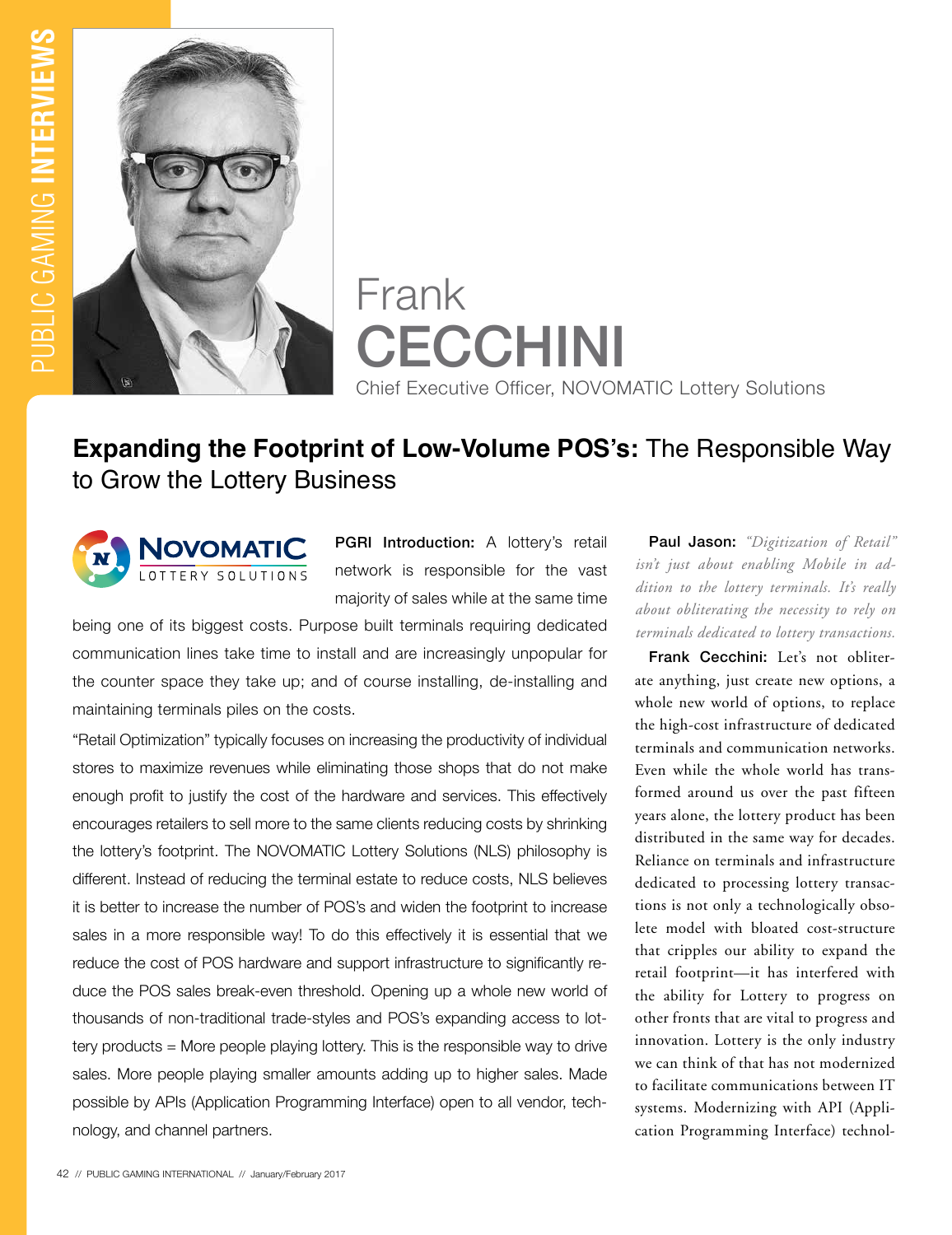ogy would facilitate the standardized reporting, auditing, and other back office business process tasks required by our retail partners. It would smooth a path for the low-cost integration of thirdparty content and technology solutions. It would unlock a whole new world of modern logistics, communications, and distribution capabilities. And this would absolutely translate immediately into increased sales and funding for the good causes that Lottery supports. Lottery does not need to reinvent the games. People love the games. The low-hanging fruit path to increased sales is simply to modernize with APIs and open the Lottery up to innovation that would triple or quadruple the retail footprint.

*There would seem to be two sides to the equation of POS profitability. Revenue minus cost-of-sales and prize-payout = profit. Lower the cost-of-sales lowers the break-even point of POS profitability, and that opens up the possibility of more tradestyles to sell lottery products.* 

F. Cecchini: Exactly. And the focus of "Retail Optimization" is much more on the revenue component to that equation. How to increase the productivity of the retailer, etc. All that really means is how to sell more to the customers who go into the individual store. And that typically translates into how to sell more to the core customers who are already playing a lot. You know, from a sales point of view, the ROI to drive more sales through the existing base is the most profitable focus for your marketing spend, right? It is always easier to try to get your current customers to spend more than it is to acquire a new customer. The problem is that is totally inconsistent with the values of Responsible Gaming. The RG approach isn't to figure out how to get the \$100 a week player to go to \$125. RG is about how to spread that player-ship over more and more people so that you

have large numbers of player who spend \$25 a week.

Unfortunately, that is not an option when you have the cost of the terminal, the high cost of connecting the terminal to the central server, the cost of managing the terminal, and everything else that goes into the current distributional infrastructure. In fact, the current system causes operators and vendors to discuss penalizing or even dropping retailers who fall below a threshold where their sales do not cover the high costs of supporting the retailer. That is ridiculous. The solution to this is to lower the cost-of-sales, not increase the focus on selling more to the core players which is the result of current "Retail Optimization" initiatives. Shrink the footprint to focus on driving

"Reliance on terminals and infrastructure dedicated to processing lottery transactions is not only a technologically obsolete model with bloated cost-structure that cripples our ability to expand the retail footprint it has interfered with the ability for Lottery to progress on other fronts that are vital to progress and innovation."

high-volume retailers and sell more to core players is not the sustainable strategy that lotteries should focus on.

Lotteries should explore new options to dramatically cut the cost-of-sales and explode the footprint to a huge size. That can be done in an affordable way by increasing the varieties of trade-styles and POS venues so that you add thousands of retailers with smaller revenue streams that would be profitable for the Lottery and the retailer because the sales and distribution process is so much more efficient. That in a nutshell is NLS's value proposition.

#### *Make lottery more accessible to huge segments of the market that are not currently playing the lottery.*

F. Cecchini: Absolutely. Lottery products should be as ubiquitous as other consumer products. Fewer and fewer people are going into convenience stores. And this trend applies even more to Millennials. That is one reason why Lottery is falling off the radar of the next generation of consumers.

*Some lotteries do not sell online. But all lotteries are beginning to embrace the potential for social media to drive consumer engagement.* 

F. Cecchini: We have seen a fabulous presentation at the last NASPL conference by the vice president of marketing for Coca Cola. They don't sell the product online, at least not directly. Their business model is just like Lottery's. They are driving consumers to retail stores to buy their product. Yet, they are all over social media. Their Facebook and Twitter initiatives are amazing. Engage the consumer on social media and drive sales at Retail. Social media does require a higher level of creativity and a sometimes a longer time-line to gain traction. But the costs of implementing beta tests are low and the ROI on successful initiatives are totally off-the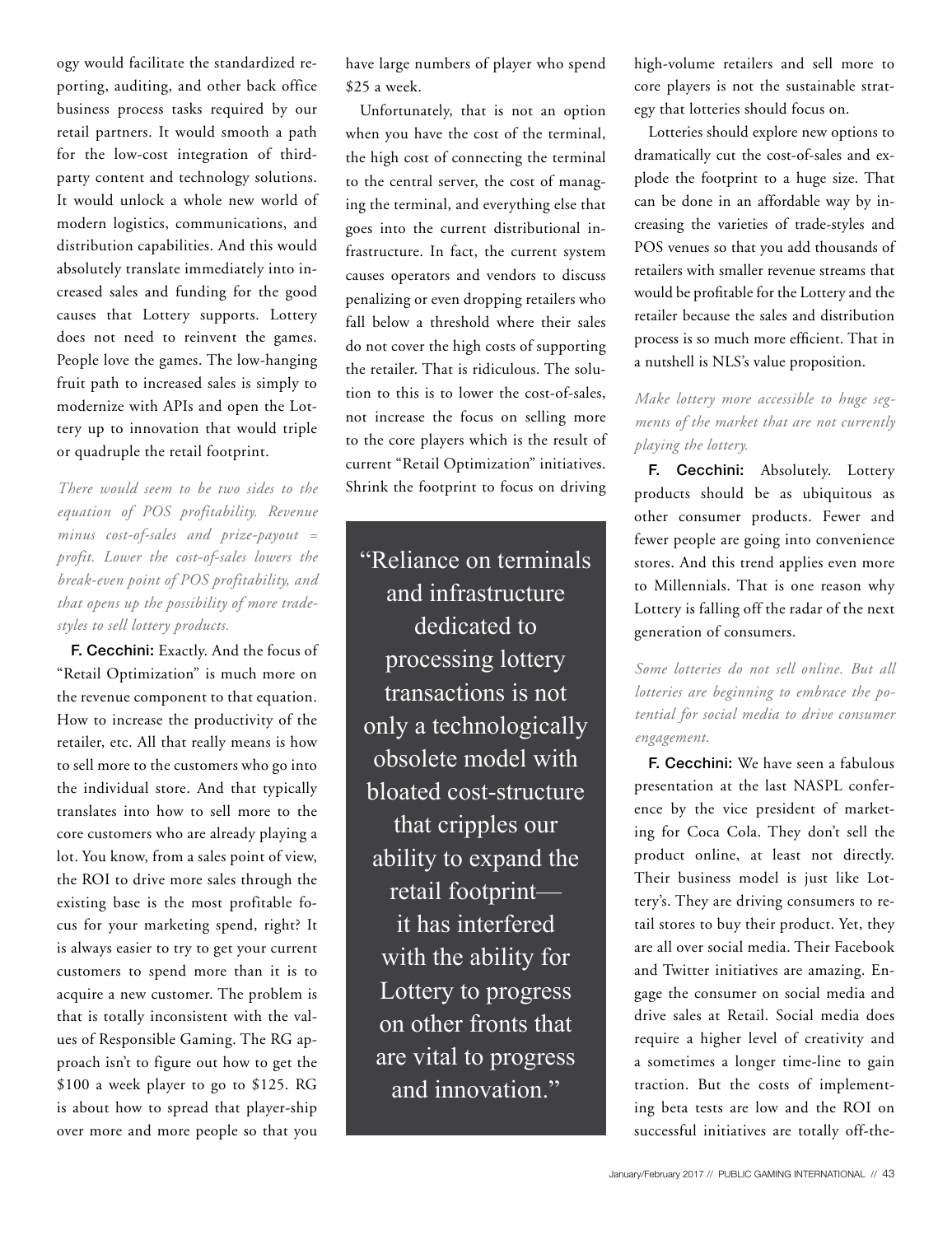charts. The impact on sustainable player engagement and loyalty is in an entirely different universe from conventional advertising like billboards and TV spots which have a short-term impact.

And we're taking about a soft-drink! How do you generate social media engagement with a soft-drink? Lottery products, games that people love to play, represent a hugely more powerful content platform than any other consumer product. Facebook in particular is a grossly under-utilized platform to build a social media connection with Lottery. Everyone wants more content, more opportunity to connect with like-minded people, more opportunity to share their interests. Lotteries are already implementing Facebook strategies but I feel we are just scratching the surface of its potential to build lottery player communities with clever campaigns that create fun and excitement. Notice how those Coca Cola campaigns were whacky out-of-thebox ideas. That's what gets people going, especially young adults, and that is what Lottery can do.

### *It occurs to me that promoting a social component to the game also aligns with a Responsible Gaming agenda to get more people to play a smaller amount.*

F. Cecchini: Of course. Like El Gordo in Spain. Lots of people join together to buy lottery tickets. It becomes a fun exercise in social-bonding. Nobody spends much. It is more about the fun of playing together, being part of a social event that invites everyone to talk about what they might do if they won. The RG component is not just about lots of people playing small amounts of money. It's also about lots of people playing lottery for the entertainment and socially fun aspect of the game. Deriving entertainment value apart from the dream of winning a life-changing jackpot should be a vital part of Lottery's sustainability strategy going forward.

*More POS's selling to more people would relieve some of the pressure to drive sales by increasing the price of the tickets.*

F. Cecchini: I believe there are now \$100 scratchcard tickets with 75% payout; this level of prize payout and win value is akin to a slot machine . It drives sales but takes the focus off of being a fun diversionary recreation. Players who buy a \$50 or \$100 ticket have one thing in mind. Buying a couple \$2 tickets when you are checking out of the grocery store, or checking into a hotel, or maybe passing by a kiosk at the airport, or even better, joining with a community of friends on Facebook to pool your \$5 play with 100 other people … now that is what Lottery is all about. Fun, recreational, and harmless. And combined with a business plan to reduce the cost-of-sales and explode the number of POS's, it will result in driving sales growth in responsible fashion.

#### *As you mentioned, the technology that enables this kind of flexibility is the APIs (Application Programming Interface).*

F. Cecchini: The whole purpose of the API is to facilitate communications between IT systems. It simply establishes the common language and the interface that enables lotteries, retailers, and their technology providers to send and receive data. By definition, the goal is for the API to be open and enable content, technology, and solution providers to connect with the Lottery, the retailers, and with each other. The security is effectively applied at the points of transmission and receipt. The API is not a new or untested technology. It has been around for years and is widely used in almost every industry in existence. Except the Lottery industry. The methods to implement API for Lottery are being explored now as we speak. Our concern is that the API be configured to support the entire industry and not result in even more barriers to entry for innovation and new technology.

The operative word is "open." Security is always a mission-critical component to everything a lottery does. APIs have been deployed for years in the financial services industry, defense and intelligence agencies, and others with the highest mission-critical security standards. So the need for security should not be used as a reason to impede access by vendors and technology providers with innovative solutions to offer.

Getting to grips with API's is a vital step for lotteries. It needs to be done to meet the needs of retailers for more efficient transaction of data and reporting. It also needs to be done to open up an entire new world of solutions that lower the cost-ofsales by enabling new ways to sell lottery products. There is an incredible potential for Lottery to expand its POS footprint, add thousands of new POS's. But it depends on the implementation of APIs to enable modern communications that connect the lottery operator to the POS's. The alternative is to be stuck with the legacy system of terminals and communication systems dedicated to serve only Lottery. The cost of this obsolete infrastructure prevents the kind of progress that delivers a sustainable pathway to growth, expansion of player-ship, and effective application of the most basic Responsible Gaming standards. Further, the API is key to the implementation of any kind of omnichannel model that includes a variety of channel partners and POS's.

#### *How might the API agenda be moved forward?*

F. Cecchini: APIs are standard operating procedure for all industries. The Lottery's RFP should require an API solution that provides access to the database, to the transaction engine, to the central system. The supplier would propose the API solution that enables others, like retailers and technology providers, to connect to